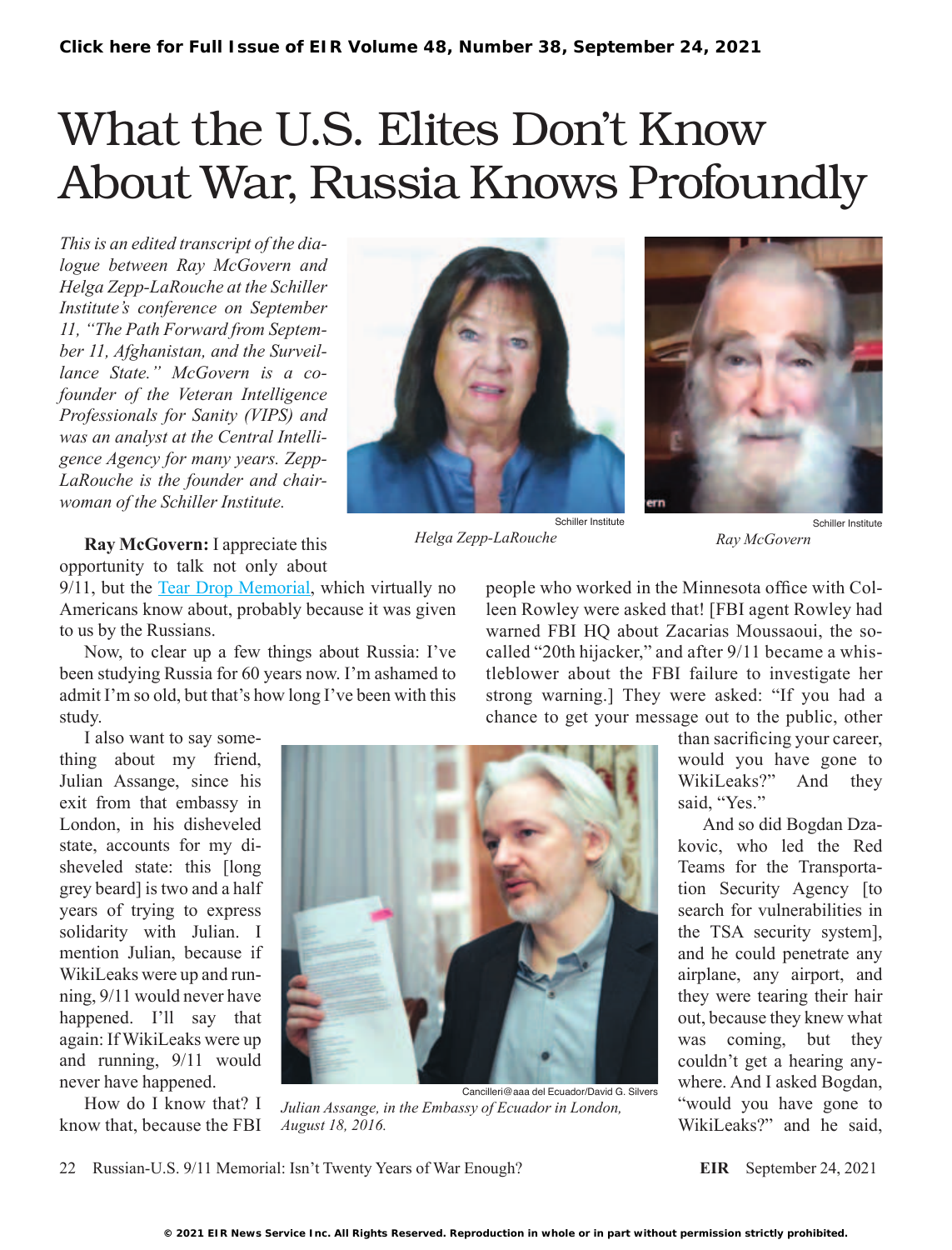"Surely, I would have." So that's what's cut off now. That's why Julian Assange is *so* important. That's why they want him to—well, to just go away.

And I want to just say a word about Julian in comparison to the most famous Russian poet, Aleksandr Pushkin. Because Pushkin himself was saying untoward things, publishing untoward things, and he was sent to prison in Kishinev. He wrote a poem called *"Uznik"* which means, "Prisoner." So, he's sitting in this dark, dank cell in Kishinev, which is now in Moldova, and he's composing this poem and he says *[recites the poem in Russian and then gives this free translation]:*

## **The Prisoner**

I'm sitting in this dark, dank cell, in the darkness,

And I see outside my window, a crow.

It's got some kill and it's throwing it around,

A very bloody kill.

And he looks into the window,

As though he's thinking the same as what I'm thinking.

He looks at me, and with a scream,

He says, "Look! Let's get outta here!"

Let's get outta here.

Let's go to where, beyond the clouds,

You see the snowcapped mountains,

Where you see the blue sea outside there,

Where only the wind, and I (this little crow)—

Where we can kind of walk around at our leisure.

The last phrase is, literally, "to wander around on a Sunday."

I say that, because Pushkin was in the same kind of prison situation as my friend Julian Assange. Julian has been in prison much longer than Pushkin—Pushkin got out.

But when you think about the Russians, and the gift that they were to humanity in the 19th century—Pushkin is universally recognized as one of the greatest poets of the 19th century.

I also want to put a gloss on what we understand about the Russian experience, because there's so much misunderstanding about Russia. I spend a lot of time in Germany, and there's a [lapel] pin that the Germans have, it's called *"Putinversteher";* now, *verstehen* is "to understand." So a *Putinversteher* is somebody who understands [has empathy for the position of] Putin. Now, I would think that's a pretty good quality! But it's a real pejorative in Germany! A *Putinversteher*? No, no, you're like one of those Trump people, right? You're like one of those people who thinks that Trump is in Putin's pocket.

So, there's so much misunderstanding. I want to point out just a couple of things from my experience in the Soviet Union, and then in Russia, during my career and after.

In 1972, I was there for the signing of the first Strategic Arms Limitations Treaty, the ABM Treaty, the Anti-Ballistic Missile Treaty, which was the cornerstone of strategic stability for the next 30 years; count them, three decades.

I got around there, and I was harassed: the KGB was all over me. The people were very nice, but the regime was not—it confirmed my suspicions, it confirmed my view of what the Soviet system was like.

Now, if you fast forward, many years after the fall of the Soviet Union, and the breakout of Russia into its own, I was there, in 2015, and it was the 70th anniversary of the meeting on the Elbe. The Elbe was the river going through Germany, where Soviet forces and U.S. forces finally met—that was April 25, 1945. This was a big anniversary. And I was asked to give a little talk, which I did. There was somebody from the embassy that also talked. And then there was this big, big, 6<sup>'5"</sup> general, one-star, 92 [year-old], and he talked. And as soon as we're finished with the formal proceedings, he came up to me and he said: [in Russian accent] "Studebaker! Studebaker! SSStudebaker!!!" And I'm thinking, "Oh, sure!"

Not many people know that Studebaker wanted to fulfill the mission of supplying the Russian armies, Soviet armies, with trucks. They retooled their whole machinery and made what we later in the Army called, "Deuce-and-a-halves." Two-and-a-half-ton trucks. How many did they make? Would you believe, 200,000? And what was this General referring to? He was a one-star, so he saw the battle, and he knew how essential it was, through Lend-Lease, to get "Studebakers," to move his troops, to move his ammunition, to mount machineguns, to carry the fight to the Nazis—and defeat them! So what am I saying here? I'm saying, "Studebaker" to this general was a very big deal.

Now, when I was called to active duty in the '60s, we were still using those deuce-and-a-halves, those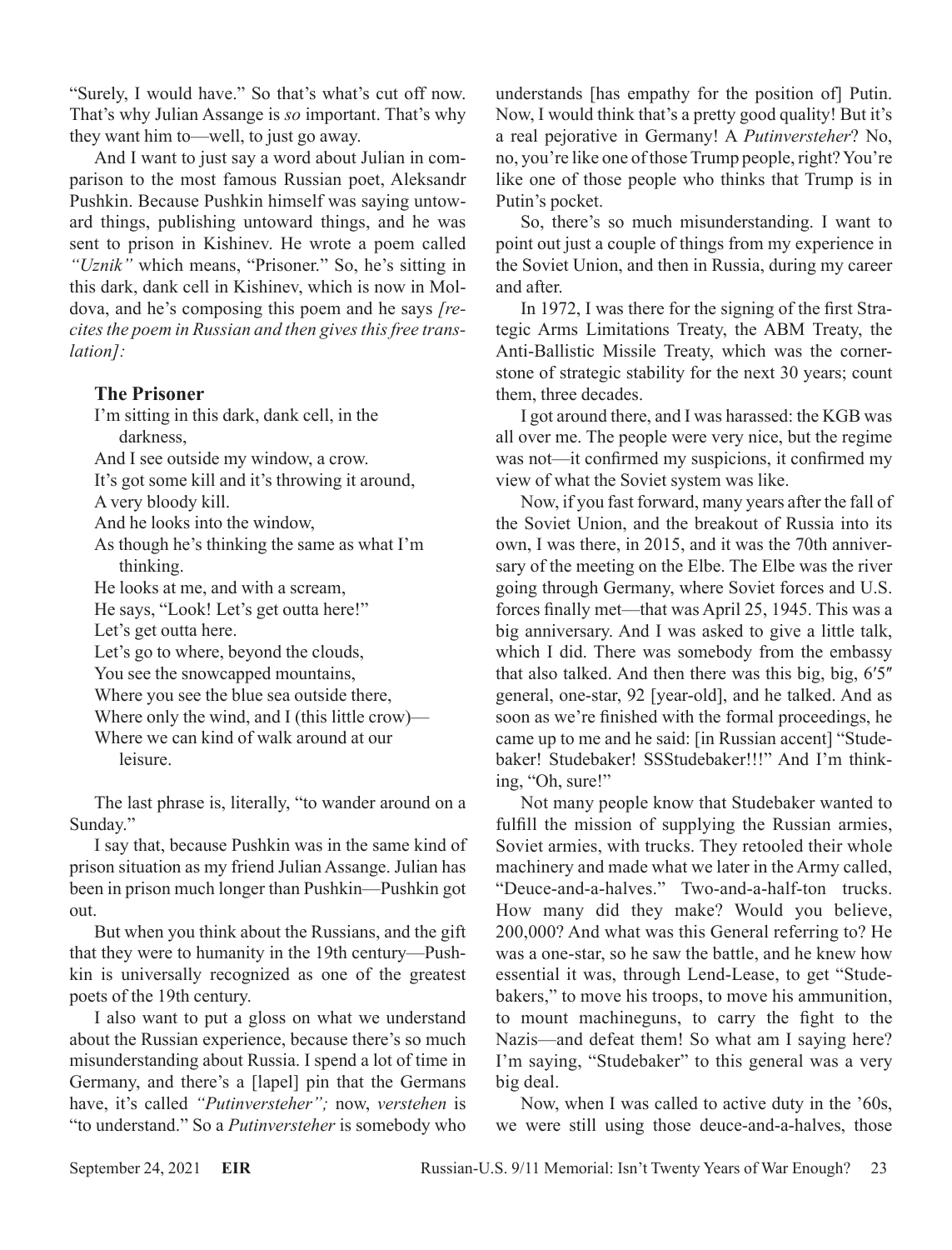

*A 1942 Studebaker "Deuce-and-a-Half" truck, large numbers of which were exported to the Soviet Union for the war effort under the Lend-Lease program during World War II.*

two-and-a-half-ton trucks, manufactured by Studebaker.

The next year [2016], a citizen delegation and I went to Yalta in Crimea. It was the first U.S. group of its kind to visit Yalta, or Crimea, since the big fracas about the coup in Kiev and the downing of MH-17, the Malaysian aircraft, which killed 298 people. So we were treated with great joy; here we are visiting Crimea, which had opted to rejoin Russia, and it was the anniversary of another very infamous date: It was the date on which the Nazi German armies pounced on the Soviet Union: June 22; this was 2016, minus 1941, it was the 75th anniversary.

The people in Crimea and Yalta were delighted we were there, and they asked if someone from our delegation would say some remarks. I volunteered, and it struck me, given the people there, there were hundreds of people, many of them were older than I. And I was born one week before the Nazi armies invaded Poland, so I was alive all during World War II. These people were older than I; as a matter of fact, some of them looked like they had husbands, uncles, whatever, who died in World War II.

So, I looked around, and I said, "I think I will recite the poem that I learned in college, by the Russian poet Nikolai Nekrasov. He was called [gives Russian name], "the poet of Russian pain," really. He's about the same time as Dostoevsky, in the 19th century. Here's the way this one goes. The title is now, "War." So, it's almost onomatopoeia: "Paying attention to it's horrors." So, "Regarding the Horrors of War" *[recites in Russian and* 

## *then in English]:*

## **Regarding the Horrors of War**

Paying attention to the horrors of war, At the fall of each hero on the battlefield, I feel very sad, but not so much for the wife, Not so much for the friend of the fallen, Not so much even for the fallen victim himself. His wife will be consoled, And best friends forget their best friends. But uniquely, there's one spirit, one soul, Who will not forget, who will remember to the grave. Among all the frivolous and mundane things Of everyday life, unique among all these things, Have I found the tears of mothers. Those are the tears of mothers, Who don't forget their children Who perish on the bloody battlefield. Just as a weeping willow tree Can never lift up its branches,

So, too, it is. What am I saying here? I'm saying that the Russians have had a historical experience, that is very, very different from us Americans. They spent two and a half

centuries, mind you, under what they call the "Tartar yoke," where Genghis Khan and his friends dominated Russia for two and a half centuries. And when they got freed from that—it was Ivan Grozny, Ivan the Terrible, who finally got things together—then they were attacked by the Swedes, and then by the Lithuanians, and then by the Hanseatic League. And finally! They get into better shape, and what happens? They're invaded by Napoleon, and later the Nazis.

Now, how many people did Russia lose in World War II? The figures are firm: *It's 26 million people,* plus; 26 million people, plus. Where'd they come from? They came from the same areas of Europe where U.S. and NATO forces are building up strength right now. So you don't have to be a 75-year-old Russian to understand from Russian history what that means.

Last thing I'll say is, it doesn't help to demean the Russians, to say that they're a "third rate power," or as one of our Presidents said, "you know, Russia is really a gas station, posing as a country." So image this, please: Aleksandr Pushkin pumping gas, or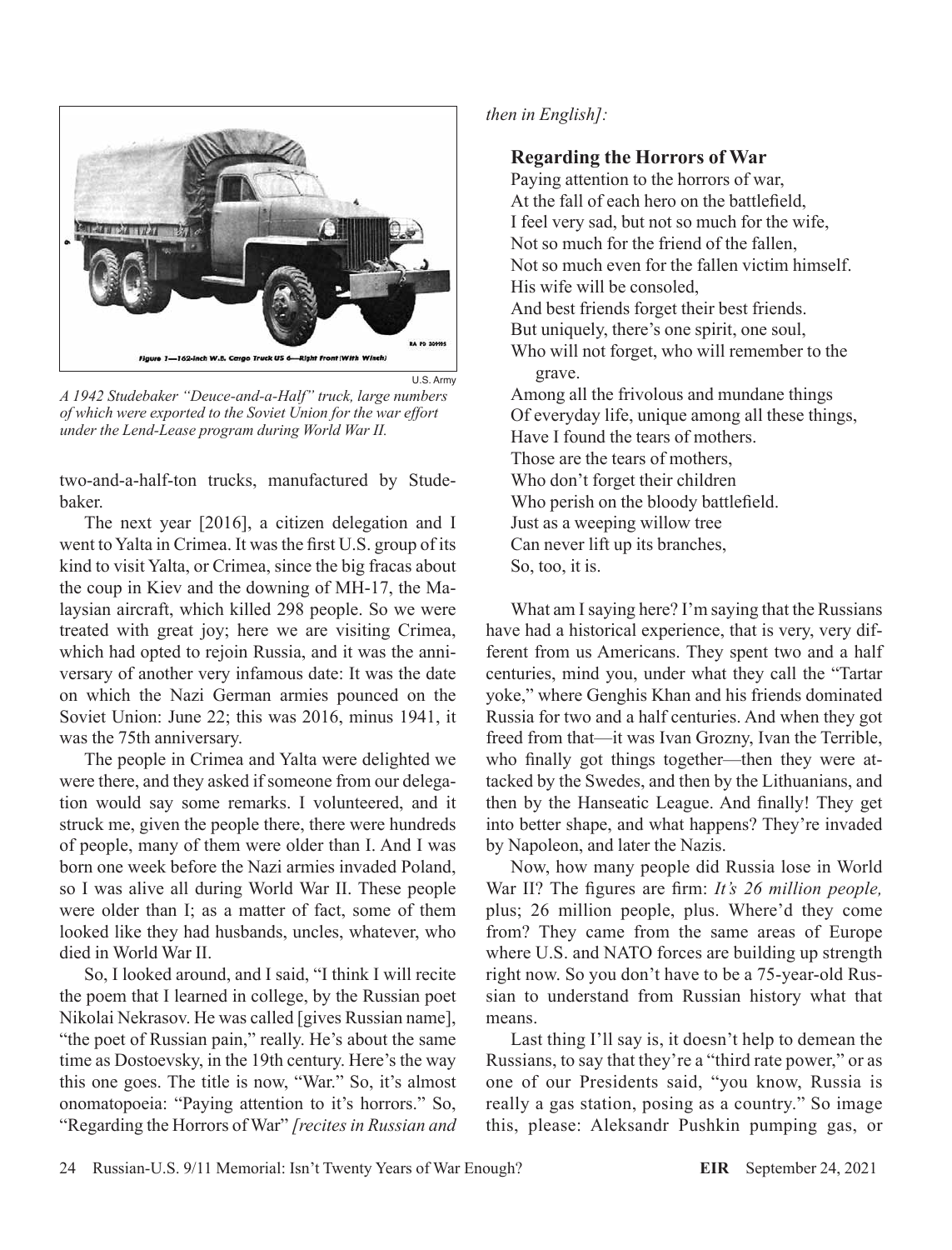Tchaikovsky changing oil. Yeah. Or, Dostoevsky keeping book. Yeah, right. "A gas station posing as a country."

So we have to get rid of these myths. We have to accept the Russians for what they are, and what their historical experience has exposed them to.

The last thing I'll say about their historical experience: They know full well, and Putin has said so, that most people who are running American foreign policy, not only have never served in any war, but have never worn a uniform. That's about 9 out of 10! That means something, if you don't know what war is like, you don't take it as seriously as you should.

**Speed:** We want to now ask our panel to make various comments. I want to start with you, Helga, for what you've seen Ray do.

**Zepp-LaRouche:** I'm always delighted when I hear Ray recite poetry, because he does it so well. It's an example: If you really want to study other countries and understand something about them, read their poetry. Try to understand how they express their most inner feelings and thoughts. And I think that that is actually a beautiful way of getting at what is the alternative to the endless wars.

This period of the last 20 years in particular, has been erring—we have lost the way. We have completely gone in the wrong direction. And I think the alternative to it is not only the Five Principles of Peaceful Coexistence, but the Dialogue of Civilizations. And I can only say, every time you start to enter the culture of another country—it can be a big culture with a long tradition, 5,000 years or more, or it can be a relatively new country, or a small country—but if they produce something which is a poet, a culture, a literature, they have a soul.

And if you want to discuss it in religious terms, the Creator allowed for so many nations and so many cultures to emerge, because it is more beautiful. Because on the one side, they are specific, they have developed their own language, their own traditions, their own culture, their own poetry, their own music. But on the other side, you can find the universal principles which unite them all. And I find, I have been extremely enriched in my life, and I can say that for my late husband as well, who was a complete world citizen, and in a certain sense, could immediately communicate with the patriots of all countries on an equal level, because he was not arrogant. He didn't come as somebody who would look down on them, or talk down to them. But people respected Lyn as an American patriot, because they recognized that he was a world citizen.

And once you start thinking that way and give up this stupid arrogance, and "America First," this is really a wrong way of thinking. You have to love all of mankind, and love other nations, and get involved and find out something about them. And then it would be so easy to make the world peaceful, and that's why I really appreciate what Ray does, and the way he does it is indeed very creative and unique.

*Helga Zepp-LaRouche continued this train of thought in her closing remarks:*



*Over the last 20 years, we have gone in the wrong direction. Here, a young video gamer is immersed in virtual reality, rather than engaging in activities that will make a happy, creative, productive citizen as an adult.*

**Zepp-LaRouche:** I think that we are in a period where many people sense that we are—or, let me put it this way: This is now my absolute, starkest conviction: There's all this talk about the competition with China, the big systemic rivalry. Well, the Chinese are doing a lot of things which the West is not doing. For example, they just—and even Tucker Carlson brought it up, and that's why I think it's worth mentioning as one element—Xi Jinping just forbade that children and young people could watch more or play more than three hours a week on internet gaming. And the argument for it is that it's a virtual reality, and this is a waste of time, be-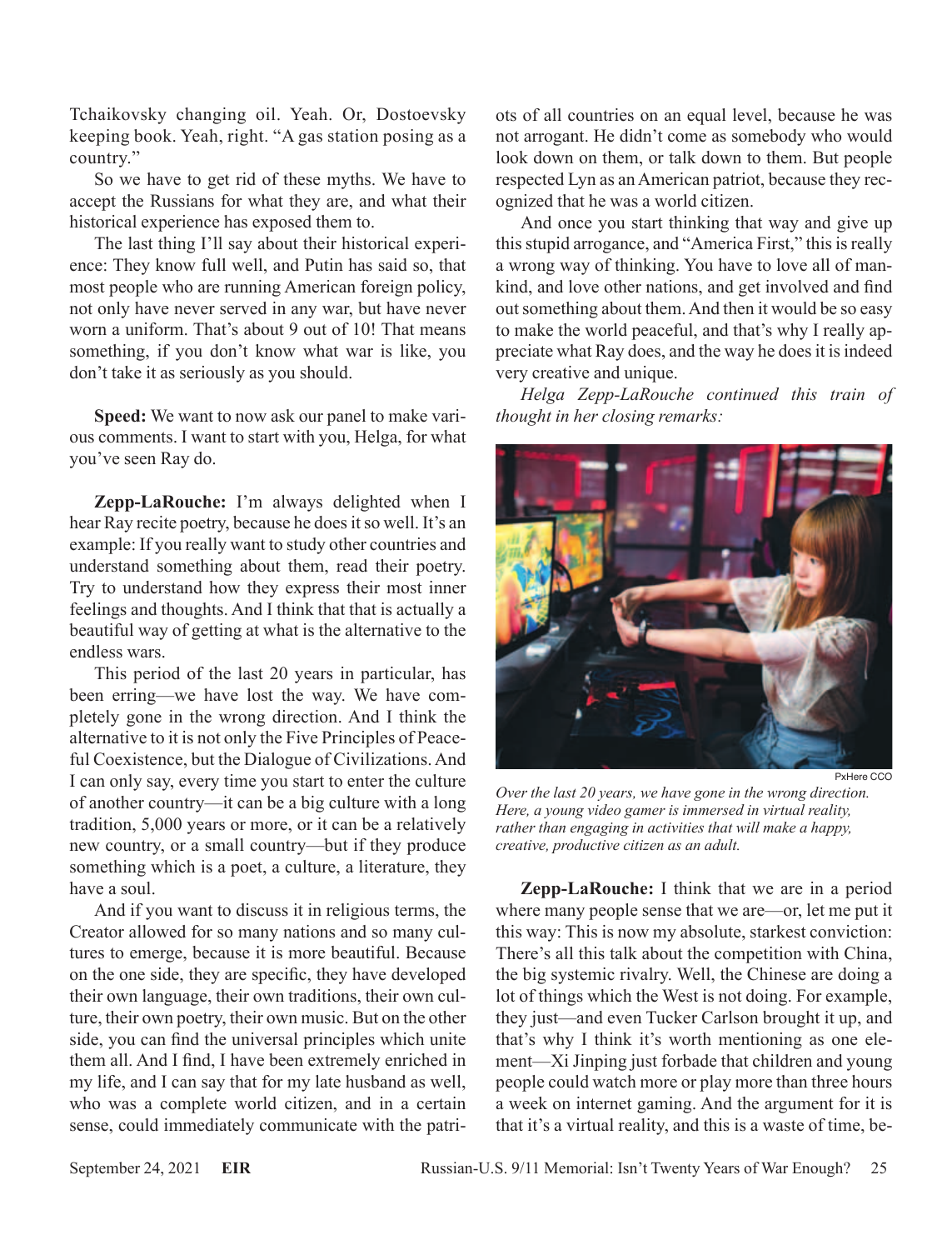cause during that time, people are not studying, they're not paying attention to their education, and since China wants to have a future of scientists, engineers, teachers, artists, that it's a waste of time, if people spend all their time playing internet gaming.

Now, I full-heartedly agree with that! Because, it's just one of the things which has gone completely wrong. People become addicted to these kinds of internet games; it's terrible for their cognitive ability, it's terrible for their social behavior. We have seen in the past that there are many times connections between violent gaming and school shootings, and even terrorism, and violent videogames. So I think it's a good thing to do that, and I'm glad



ARRL/Klaus Bärwinkel

*Almost 200 people drowned in Germany this summer, not because of any changes in the climate, but because there had been no investment in water management infrastructure. Shown: flooding in Hagen, Germany, July 15, 2021.*

that Tucker Carlson made that point, because it's important when people start to realize that what they have demonized may not be so terrible, at all. It's a first baby step.

Then the Chinese are correcting many other things. They are curbing real estate speculation; they're doing all kinds of things to correct, permanently, even if they make mistakes, they somehow then make it better. I have not seen in the West anything like that! The West has been in such an utter disaster. We have so many collapses in infrastructure, in inability for flood control— Germany just had this 100-year flood, which was not climate change, it was just no investment in water management infrastructure! And that's why almost 200 people drowned in Germany! This is not Bangladesh; this is supposed to be the fourth-largest economic power on the planet. Are they correcting it? Well—not really. The people who are living in this area are extremely bitter that there is no coordination from the government, at all.

I could make an endless list, where things have gone haywire in the West, but people don't want to correct it, the politicians don't dare address it because of elections; and in general, if we don't get enough people to do what Ray McGovern did tonight, by reciting poetry from Russia, or any other country, if we are not willing to overcome this terrible mediocrity into which

the West has fallen, for the price, for the sake of individual liberties—it's not freedom. There is a big difference between liberty and freedom. Freedom is what Schiller talked about: to do with passion what is necessary, to find your freedom in necessity. That is freedom. Or what Beethoven said, *"So streng wie frei"* ["As strict as it is free"]: you follow the rules and in a creative way you enlarge the rules in a lawful way. That is freedom.

What is not freedom is "everything goes." And the West has gone in the direction of this exaggerated individuality, where *everything* is allowed! You have now 50 sexes—oh no! tomorrow, we have 75 sexes. And if you don't obey the rules to follow that strange geometry, you will have 120 sexes, the next day. And so forth and so on.

In music: They're composing now noise and they call this music. They even have the audacity to re-write classical compositions, like from Beethoven, which in my view is a sacrilege for which people should go to the dungeon, not just to jail. They should sit in the dungeon for many years for such a crime.

There are so many things which are the result of the so-called liberal values system, that nobody has any more the authority to say, "this is the truth, this is a Socratic dialogue for how we can arrive at the truth." No, if you say that, you're already an authori